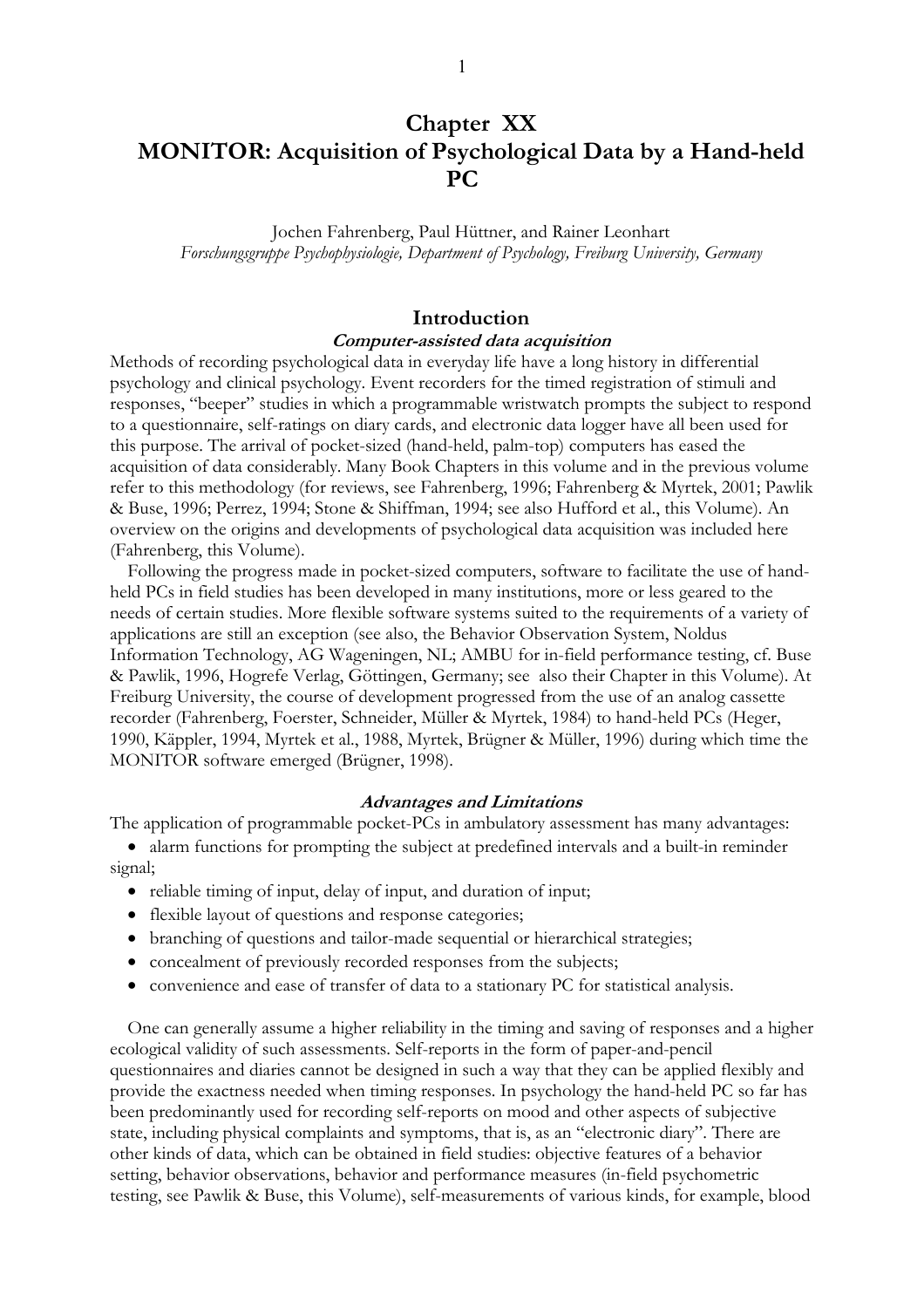pressure data, and, possibly, ratings of environmental aspects, like ambient noise or temperature. Potential contents of a computer-assisted protocol may further include, for example, individual comments or self-evaluation in connection with events.

The versatility and wide acceptance of computer-assisted data acquisition is evident, although there are limitations and obvious restrictions. All participants of such studies will need sufficient practical training in the basic features of the PC and the program, at least, to avoid malfunctions and missing data. In spite of the obvious increase in computer-literacy within the general population, there are sub-populations which are less familiar with such devices or may experience problems, for example, as in the case of the elderly who were not acquainted with PCs in their job, or in some clinical populations and in patients with sensory or motor disorders. Indeed, the application of questionnaires would likewise prove to be difficult in such samples.

In the past, the issue has been raised whether the use of a hand-held PC will in itself lead to cause a specific method variance. When comparing computer-assisted questioning with paperand-pencil-type questionnaires, empirical investigations have not confirmed the assumed bias (for example, Finegan & Allen, 1994; Franke, 1998; Hank & Schwenkmezger, 1996). However, the reactivity phenomena may arise in daily life when the participants of such assessments are prompted unexpectedly by a beeper to respond to a number of items; moreover, an enhanced level of self-awareness may be induced by the task of coping and with the Hand-held PC and of giving self-reports several times during the day.

## **Outline of MONITOR**

Computer-assisted self-reports require a hand-held PC with certain features: a large display, easy handling of basic controls, clock, beeper with volume control, sufficient capacity of storage, low power consumption, and a low weight. For many applications, a comparatively large alphanumeric keyboard (complete QWERTY) is also preferable in order to ease recording and especially, to record verbal responses. The latter may involve, for example, recording reports and comments about specific events, or reporting more precisely the occurrence of physical and psychological symptoms, which in either case hardly fit pre-defined categories. For some applications it may suffice to record only "yes" or "no" responses or numbers (Likert Scale type). In this case, a smaller hand-held PC may be preferable, although small keys may present a problem for some subjects or patients.

The Hand-held (palm-top) computers of the  $Psion<sup>TM</sup> Series 3$  ( $Psion PLC$ , London, England) facilitated the development and application of MONITOR particularly well. The computer, weight 275 g, has sufficient memory capacity (16 bit CPU, RAM 512 K,1 MB ROM, 2 MB RAM, card 1 MB), a clock, a piezoresistive beeper, alphanumeric keyboard, and an operating system that allows flexible programming in OPL. A large LCD (125 x 45 mm, 480 x 160 pixel, that is, 80 symbols x 25 lines) is used to display rating scales, multiple choice items or test items which can be answered by pressing a key or by typing in answers. The  $Psion^{TM}$  Revo is a successor of the Series 3 using EPOC Release 5 (36 MHz 32 bit RISC CPU, 8 MB ROM, 8 MB RAM, weight 200 g).

#### Table 1

The MONITOR is a general purpose software which may be used for a variety of applications. In the following, an outline of MONITOR Level 9 is given. MONITOR provides a number of options for input, control commands, and output as depicted in Table 1 (for a detailed description, see the MONITOR Manual, Hüttner, 2001).

## **MONITOR** − **an example of its application**

A typical assessment may include a setting protocol, a number of self-ratings of subjective state, mental performance tests, and specific questions about aspects of acceptance and reactivity in connection with the prompt-to-respond function of the PC (cf. Fahrenberg, 1996, Heger, 1990;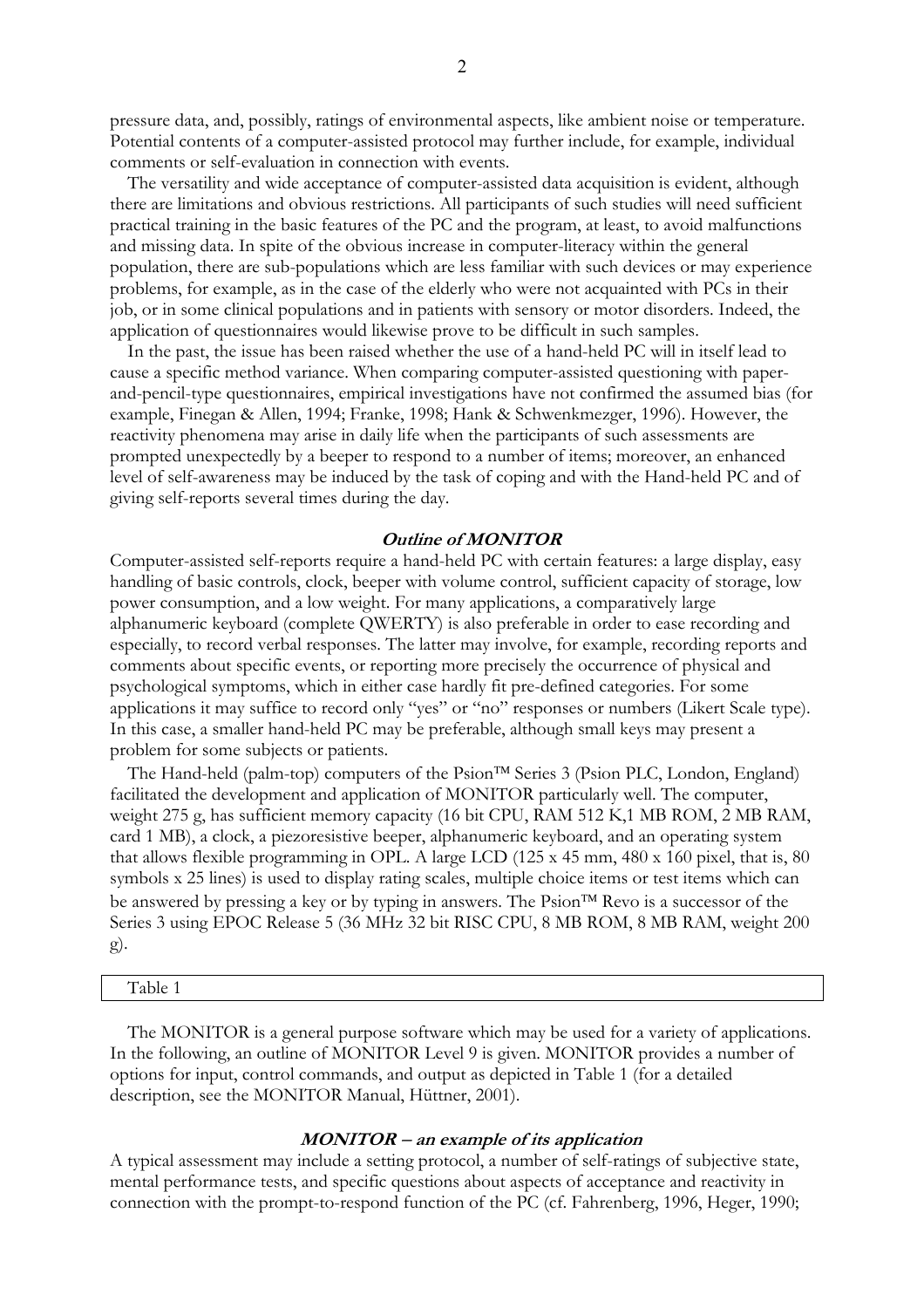Käppler, 1994). In this example, the setting protocol consists of four questions about location (14 categories), social context (6 categories), posture and motion (4 categories), and present activity (23 categories). The following 14 items relating to subjective state were assessed using sevenpoint adjective rating scales (from  $1 = not$  at all, to  $7 =$  completely): Is the momentary situation familiar, typical? Is the present situation strenuous, demanding? Is the momentary situation under your control? Do you feel excited, nervous? Is your momentary mood angry, irritated? Is your momentary mood depressed? Do you feel mentally alert? Do you feel weary, exhausted? Do you feel physically well? Did any specific events occur in the preceding interval? (yes – no). Did you experience stress in the preceding interval? When anticipating the outcome of the following tests, how good will your performance be? Having done the tests how good was your actual performance? Was being tested tiresome to you?

Two questions were open, that is, they allowed individual wording of the answer or statement. Following a yes response to whether particular events occurred, the subject was asked to type a short report. When the self-rating indicated that the physical well-being was diminished, that is, a response of 6 or less on the seven-point rating scale, the subject had to specify the complaint or symptom.

Mental performance tests may include tests of attention, for example a Go/No-Go test of reaction time, or a working memory test (adapted by G. Brügner from Zimmermann & Fimm, 1992/93). The Go/No-Go test consists of 60 stimuli. The working memory span test uses 80 stimuli, that is, geometrical symbols: circle, square, diamond, triangle, and cross. The target stimuli was, in each case, the last but one symbol. When a stimulus matched the target stimulus, the subject had to press the key.

MONITOR can be easily adapted to include, for example, retrospective self-ratings for the investigation of recall-error or specific items which relate to the experience of being hindered or distracted by the PC during on-going activities and, as well, of being distracted by external events or persons when responding.

## **Overview of recent findings**

In the following, the findings from a number of recent studies based on MONITOR are reviewed. The hand-held PC is particularly suited to the assessment of diurnal changes in subjective state and performance, for example, in research on aspects of morningnesseveningness. With this methodology an investigation of recall errors with regard to momentary self-ratings and retrospective ratings can be carried out: findings from four studies are available. Repeated ambulatory assessment of behavioral activities and subjective state may contribute to the concurrent validation of psychological tests, for example, measures of personality traits derived from questionnaires.

The MONITOR software was used also in a number of studies reported in this volume (for example, by Käppler & Rieder, by Kubiak & Hermanns, by Schmidt et al.; Stiglmayr et al.).

### **Mood, attention, and morningness-eveningness**

A number of studies have been concerned with the concept of morningness-eveningness. The assumption was that mood, performance, and certain physiological variables like body temperature, skin conductance, and endocrine measures, are dependent on or associated with the individual's basic disposition to exhibit the optimal level of energetic arousal, behavioral activation, and well-being either in the morning or in the evening. A questionnaire to assess this disposition, the Morningness-Eveningness Questionnaire, MEQ, was developed by Horne and Östberg (1976). The empirical findings, however, appear to be rather inconsistent (cf. review by Kerkhof, 1985; Natale & Cigogna, 1996; Tankova, Adan & Buela-Casal, 1994). The circadian regulation of subjective alertness and the individual tendency towards morningness-eveningness may reflect biological rhythms but is also strongly related to socio-cultural factors. Accordingly, sociability and the age-related style of living (life habits) may exert an essential influence on empirical investigations, for example, early and late evening social activities may not only be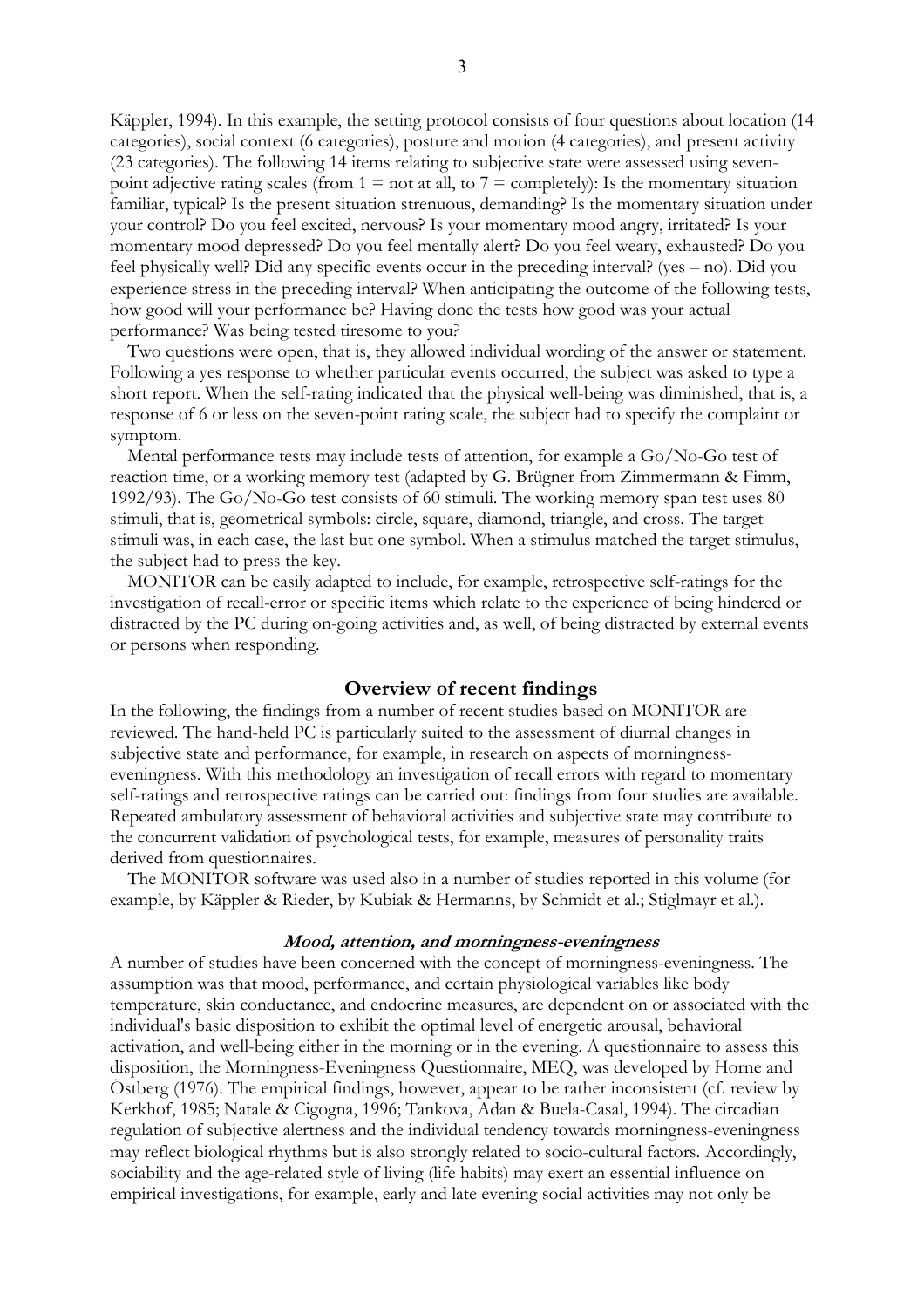indicative of eveningness, indeed they may also confound the assessment of mood and performance the next morning.

Nearly all investigations relied on retrospective questionnaires or paper and pencil diaries. Studies that included objective performance tests are an exception. The ambulatory assessment methodology appears to be especially suited to the investigation of the relationships between selfreports on mood, and objective performance tests, morningness-eveningness, and personality dimensions. The present investigation sets its sights on revealing whether morning types and evening types differ in self-reported mood and performance during the course of the day. In particular, it was expected that morning types would exhibit more positive mood and higher performance levels in the morning than evening types (Fahrenberg, Brügner, Foerster & Käppler, 1999).

In this study, 61 university students from various faculties, 24 males and 37 females, participated as paid voluntary subjects. The mean age was 24 years ( $SD = 3.2$ , range 20 to 33). In the present study the assessment included: a setting protocol, self-ratings of momentary subjective state, retrospective ratings, and performance in two tests of attention, that is, a Go/No-Go paradigm and a working memory span test (see Section above). The participants received the computer either on Monday or on Wednesday morning at about 9 a.m. and they returned it 48 hours later on Wednesday or Friday morning, respectively. The subjects were trained to operate the PC, paying special attention to the recording of self-ratings according to the different kinds of items and the taking of performance tests. The MONITOR prompted the first and subsequent self-protocols at about 12 a.m., 3 p.m., 6 p.m., and 9 p.m. The data acquisition was automatically resumed at 8 a.m. the following morning.

The participants filled in the adapted German version of the MEQ (Horne & Östberg, 1976). In the present study, two essential items from the MEQ were used instead of the total score of this rather heterogeneous questionnaire. A classification was based on self-ratings of type (Item 17) and statements about "best time of the day" (Item 16): 17 morning types, 24 intermediate types, 20 evening types.

A MANOVA (3 groups, 2 days, 5 protocols) was conducted to test the hypothesis on relationships between morningness-eveningness and the daily course of mood and attention. In this respect, the interaction term (protocols x MEQ) was of special interest. Several significant main effects (p ≤ .01) were present. *Between days*: 5 items and test scores; *between protocols*: 6 items and 4 test scores. On day 2, participants rated the situation more "familiar", felt less "excited", less "mentally alert", rated their physical well-being and test performance higher, and had better performance scores in both tests of attention. Diurnal changes were evident in items "strenuous, demanding", "angry, irritated", "mentally alert", and "stress", which all showed an inverted Ushape course, and self-rating of test performance, which reflected an increase over protocols. Performance measures like mean reaction time and standard deviations showed a U-shape, that is, decrease and increase during the day. The *interaction terms* morningness-eveningness x protocols were significant for five measures. Significant effects were found for "strenuous, demanding" (F  $(8,80) = 2.90$ , p = .007), "situation under control" (F  $(8,80) = 3.32$ , p = .003), self-rating of performance after testing (F  $(8,80) = 2.64$ , p < .05), irritated by the repeated questioning (F  $(8,80)$ )  $= 3.17$ , p = .004), and performance index working memory (F (8,92) = 2.07, p < .05). Morning types and evening types differed as predicted.

Within-subject correlation coefficients, pooled across subjects, were moderate to low, for example between "situation under control", "excited, nervous", "angry, irritated" and "stress since last protocol". With the exception of self-ratings of test performance, not a single relationship (r > .20) was found between changes in performance scores and subjective state. This result may be open to question because there were comparatively large intervals, that is, about three hours, between protocols. Furthermore, the statistical distribution of item responses and over-all trends may have affected the results. However, the extension of the assessment over 48 hours and the substantial state variance in most variables appear to support this result.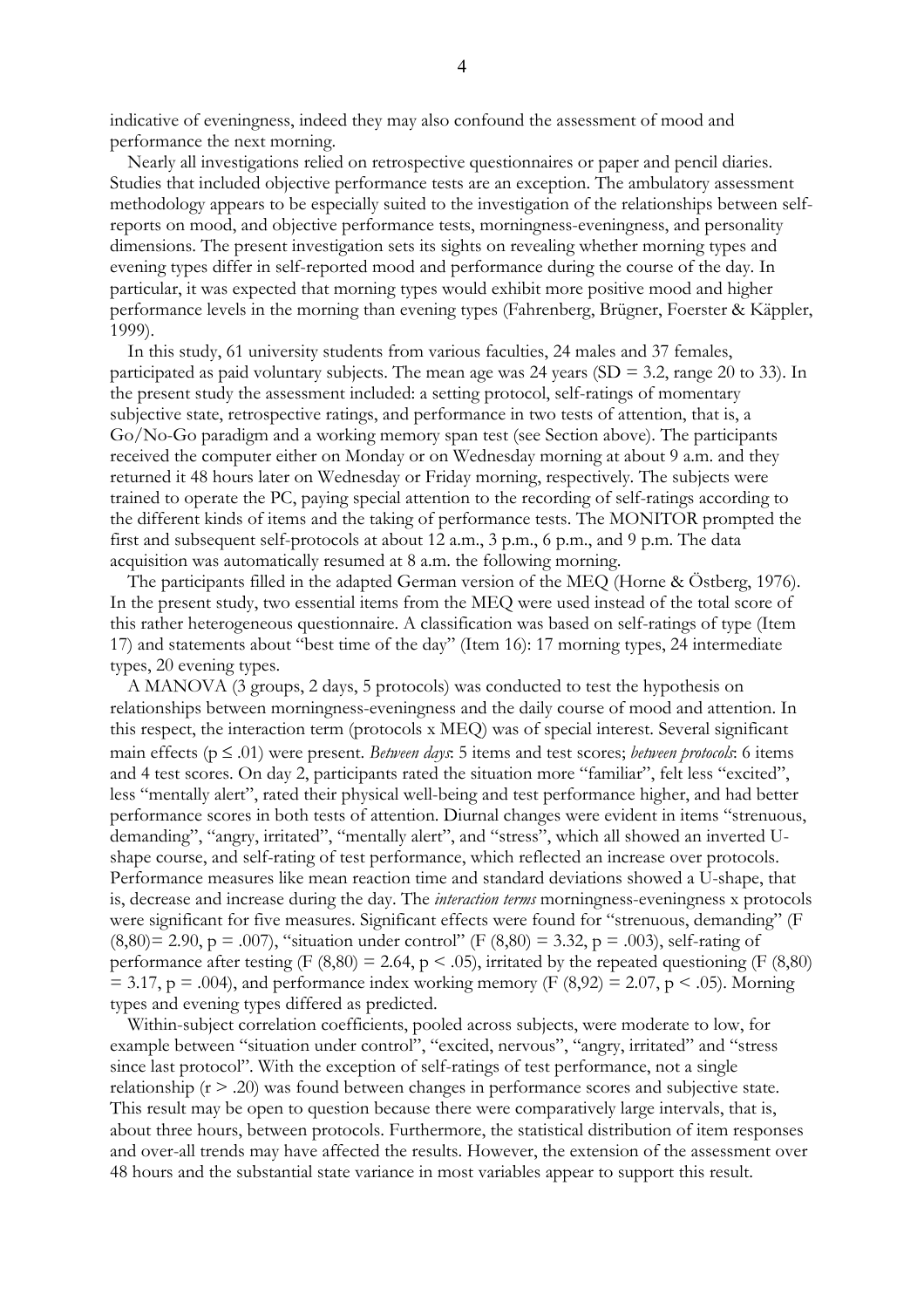Discrepancies between subjective state and behavior, although in accordance with many findings in ambulatory assessment research (cf. Fahrenberg & Myrtek, 1996), may not be evident in traditional investigations based on paper-and-pencil questionnaires and retrospective ratings. A direct data acquisition, especially by means of the ecologically more valid ambulatory assessment, is preferable whenever possible.

## **Negative retrospection effect**

The recall-error or retrospection effect has been a methodological issue in several studies. Even though subjects are told to monitor their stress responses, mood and symptoms several times daily, such questionnaire reports are often done from memory. These retrospective ratings are, of course, less accurate. In particular, self-ratings of mood and symptom-reports obtained in the evening may not represent the prevailing state during daytime. A specific retrospection effect may exist when subsequent events and experiences systematically influence and even distort the subjective evaluation and weighting of previous states.

A number of studies have shown discrepancies between actual and retrospective self-ratings. Such discrepancies may be indicative of the subjective evaluation and weighting of previous states, and possibly point to a general response set or bias. (De Beurs, Lange & Van Dyck, 1991; De Longis, Folkman & Lazarus, 1988; De Longis, Hemphill & Lehman, 1992; Hedges, Jandorf & Stone, 1985; Margraf & Jaokobi, 1997; Margraf, Taylor, Ehlers, Roth & Agras, 1987; Shiffman et al., 1997; Smith & Safer, 1993; Stone et al., 1998; Thomas & Diener, 1990).

Käppler, Becker, and Fahrenberg (1993) compared the averages of self-ratings, which were recorded at intervals of about 30 minutes, with the summarizing retrospective ratings, done next morning from memory. The retrospective ratings indicated more negative mood and unease than was to be expected from the actual ratings averaged across the day, that is, a *negative* retrospection bias. The daily course was rated as being more strenuous and the mood more nervous, depressed and weary, , etc., than would have been expected from the averages of repeated self-ratings during the day.

The second study, based on a larger sample of subjects and a 48-hour, allowed for a valid test and generalization of this negative bias in retrospective self-ratings. Sixty-one students participated in this investigation with five self-reports each day for two consecutive days (see morningness-eveningness study). At four particular points of time during the 48 hr monitoring, the subject, after completing the usual protocol, was prompted to provide retrospective ratings about the same set of items, that is, without the performance test, for the whole day. These retrospective summary ratings were obtained in the evening of and in the morning following each of the two days of monitoring.

Once again, a negative bias in self-ratings made in the evening or morning following the day being assessed was evident. The situations were rated as being more strenuous, demanding, less under control, and the mood as being more negative than during the day. These findings substantiated research by De Longis et al. (1988, 1992) and Hedges et al. (1985), and emphasized more clearly the uniformly negative tendency of this retrospection bias. A medium to large effect size was noted here. Hence, the negative retrospection effect, thus, was well replicated. It fits nicely into this construct that a significant correlation between the magnitude of the negative retrospection effect and the personality dimension Emotionality (Neuroticism) was found (Fahrenberg, et al., 1999).

A noteworthy finding was that only one of the ten items, "physical well-being", did not show a significant deviation between daily average and retrospection. It may be speculated that the participants of this study, healthy students, had little variance in their well-being. However, mean and standard deviation were not particularly conspicuous, except for a tendency to exhibit a ceiling effect, indicating well-being  $(7 = \text{completely})$ . It appeared worthwhile to further investigate the retrospection bias in these positive items. One possible explanation of this effect may concern the distributions and the noticeable tendency to the mean. The retrospective selfratings were all nearer to the scale midpoint (4) than the means of the momentary ratings. This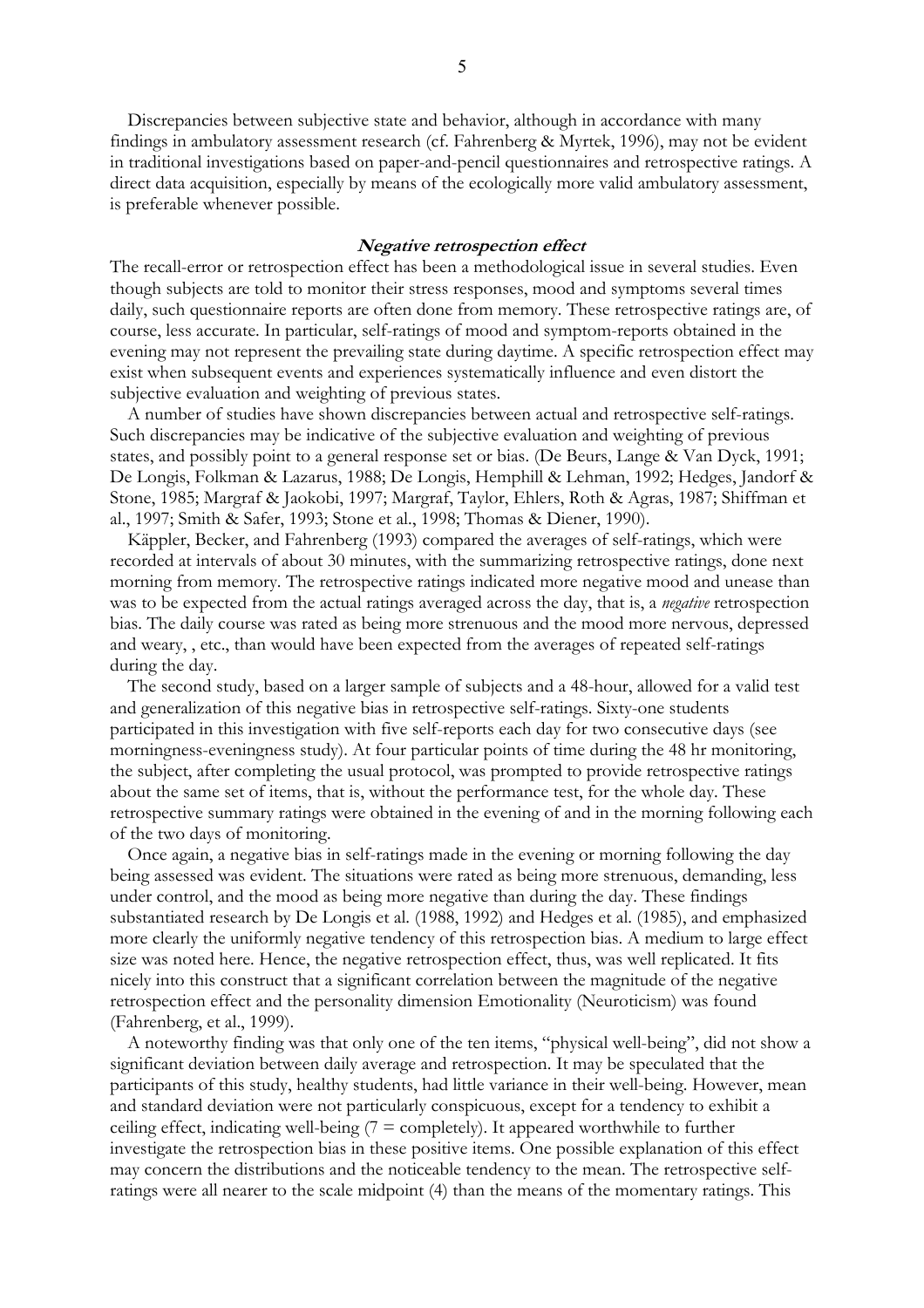finding may be interpreted as a regression to the mean because of a less than perfect reliability or as a heuristic used in a decision situation characterized by a context of uncertainty. This radical interpretation does not appear to be compatible with the finding that is also plausible in personality theory, of a correlation between the negative retrospection effect (magnitude of the distortion) and Emotionality. Individuals with a high degree of Emotionality are known to experience depressed mood, many somatic complaints, and a problematic illness behavior as obvious in large scale representative surveys and large-scale investigations (for example, Fahrenberg, Hampel & Selg, 2001; Myrtek, 1998).

A third study was based on a sample of employed persons with a view to testing and generalizing the previous findings. Special care was taken to also include "positive" items, that is, positively worded adjective rating-scales, and to control for the possible inference aspect on the distribution of means and for the tendency towards the mean (Scheibehenne; Saller, Riemann, and Fahrenberg, 2000). A total of 59 participants from different professions (25 m, 34 f), ages from 19 to 58 ( $M = 34$ ,  $SD = 10.6$ ) participated in this monitoring study. Most of them worked in an office and had higher education. MONITOR was used to assess (1) setting and activities (4 variables), and (2) the momentary subjective state (14 adjective rating scales) five times during the course of a typical working day.

The findings indicated a highly significant retrospection effect in five of the ten mood items and in four items concerning the situation and distracting influences when responding (Figure 1). In retrospection, the day was valuated more negatively: the situations less familiar, more strenuous, less under control, more distracted; the mood was rated more excited, nervous; angry, irritated; depressed; mentally alert. In eight items, the item means tended toward the scale midpoint ("4"); the only exception was "active, ready to go". The "positive" items, that is, "physical well-being", and the newly included "balanced", "self-confident, self-assured", and "in good mood", showed neither a retrospection effect nor a tendency to the scale midpoint.

Figure 1

The personality trait "Emotionality" (FPI-R, Fahrenberg et al., 2001) was correlated with the magnitude of the retrospection effect in two items: strenuous, demanding  $r = .28$  ( $p = .03$ , df = 57) and excited, nervous  $r = 0.27$  ( $p = .04$ ). Furthermore, significant correlation coefficients were noted, for example, between questionnaire scales *Physical Complaints* and "mentally alert" 0.35( p =.006) and "strenuous, demanding" .37 (.004), and FPI-R scale *Strain* and "strenuous, demanding" .44 ( $p = .000$ ) and "excited, nervous" .30 ( $p = .023$ ). Thus, the basic findings of the previous study were replicated. However, the inclusion of more "positive" items was generally not very revealing here. A noteworthy exception was the item "active, ready to go" which exhibited a positive retrospection effect and thereby a large deviation from the scale midpoint. In the retrospective protocol, the participants answered a few questions relating to this task (the distribution of "yes" and "no" are given in parenthesis): Was your retrospective rating guided by your typical answers given during the day ? (46 % yes), by the momentary mood ? (31 % yes), by specific events during the day ? (56 % yes). Are you inclined to evaluate days in retrospection differently ? (39 % yes). The self-rating of being inclined to evaluate days in retrospection differently, concurs with a smaller difference (that is, smaller retrospection effect) in certain items: "excited, nervous", "angry, irritated", "depressed", "tense", and less "balanced" (r significant,  $p < .05$ ). The correlation coefficients indicate that some participants actually were aware of their retrospective interpretation and weighting of daily events.

This series of investigations replicated the previous finding that the recall-error in such selfreports was biased, that is, self-ratings were negatively distorted when summarized in the evening or the following morning. Obviously, neither the average rating nor the retrospective rating can be considered the "true" value since both reflect psychological aspects of state and state change. Nonetheless, the retrospection bias may undermine the validity of self-ratings. A direct data acquisition, especially by means of the ecologically more valid ambulatory assessment, is preferable, whenever possible.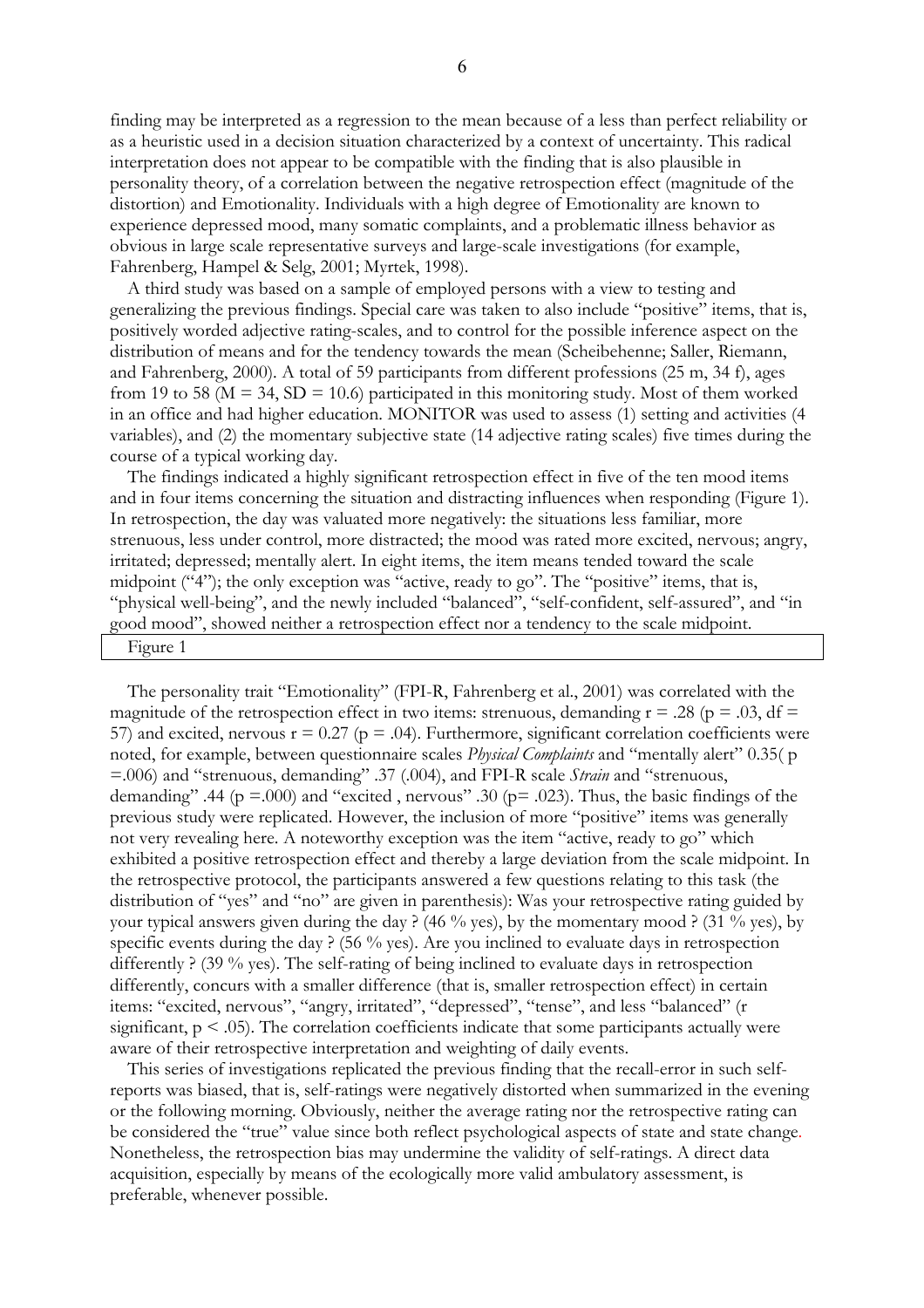## **Personality questionnaire FPI-R and MONITOR data**

Test performance measures and self-ratings of activities and mood, repeatedly assessed by handheld PC, provide an adequate means of investigating the variability and consistency between and within subjects and between settings. Pawlik and Buse (1982) were the first to utilize the ambulatory assessment methodology in research on the situationism – interactionism – traitism controversy. The previously used data from questionnaires, for example, concerning anxiety responses in various situations (done from memory), may be heavily biased due to recall errors and a general lack of ecological validity.

The feasibility of computer-assisted self-reports on activities and mood in daily life suggests also a new approach in the evaluation of personality tests, especially regarding the concurrent validation of trait scores derived from personality inventories. Preliminary findings on relationships between scores from the *Freiburger Persönlichkeitsinventar* FPI-R and ambulatory monitoring data on subjective state (Fahrenberg et al., 1999; Heger, 1990; Käppler, 1994) led to further investigations. The FPI-R is a German 138-item personality inventory comprising ten personality scales, namely, *Life Satisfaction, Social Orientation, Achievement Orientation, Inhibitedness, Excitability, Aggressiveness, Strain, Somatic Complaints, Health Concern, Frankness, and two further scales, Extraversion* and *Emotionality*, which can be considered to be equivalent to the corresponding scales of the personality questionnaires developed by Eysenck. Normative data are available from a large sample,  $N = 3740$ , representative for the German population (Fahrenberg et al., 2001).

An ambulatory monitoring study was designed to investigate the concurrent validity of trait measures and averages of self-ratings level averaged across one day. A total of 59 participants from different professions participated in this monitoring study (sample and general design, see above, study on negative retrospection effect). MONITOR was used to assess: (1) setting and activities (4 variables), and (2) the momentary subjective state (14 adjective rating scales) five times during the course of a typical working day.

The statistical analysis revealed a large proportion of significant ( $p < .05$ ) relationships between personality scores and means of self-ratings: 35 % of a total of 168 coefficients (12 trait scales, 14 state items). Noteworthy was the distribution of these coefficients. Substantial coefficients (r > .50) were found, for example, for *Emotionality* and "depressed", *Life Satisfaction* and "wellbalanced" and "in a good mood", *Strain* (trait) and experienced "stress" (state), *Health Concern* and "excited, nervous". Most of the significant relationships were with FPI-R Scales *Emotionality, Life Satisfaction, Physical Complaints, Health Concern,* and *Excitability*; only negligible coefficients of correlation were found regarding *Social Orientation, Aggressiveness,* and *Extraversion* (Fahrenberg et al., 2001; Scheibehenne et al., 2000).

## **Activities and subjective state across the period of one week**

A 7-day ambulatory assessment was made to investigate the validity of FPI-R scales to predict the averages and, in particular, the variability of activities and of certain mood items in daily life. An extended monitoring would allow for more data regarding interindividual differences in intraindividual variability. The intention was to replicate the previously observed relationships concerning personality trait scales and item averages and to investigate the predictability of the standard deviation of self-ratings during the week. The hypotheses were, for example, that trait measures of *Emotionality, Strain, Physical Complaints, Health Concern*, would predict the level and, possibly, the variability in the aforementioned items. Furthermore, a 7-day-assessment could be used to test the negative retrospection effect once more, whereby daily and weekly retrospection could be compared.

The participants in this study were 28 first-year students (27 f, 1 m, mean age  $M = 23.4$ , SD = 4.6) enrolled in Psychology courses. They received credits for participating in a 7-day monitoring. The data were recorded by MONITOR which was programmed to obtain six records, whereby the first prompt in the morning was timed to occur half an hour after the usual rising time of the subject. MONITOR prompted the subsequent self-protocols at about 11 a.m., 1 p.m., 4 p.m.,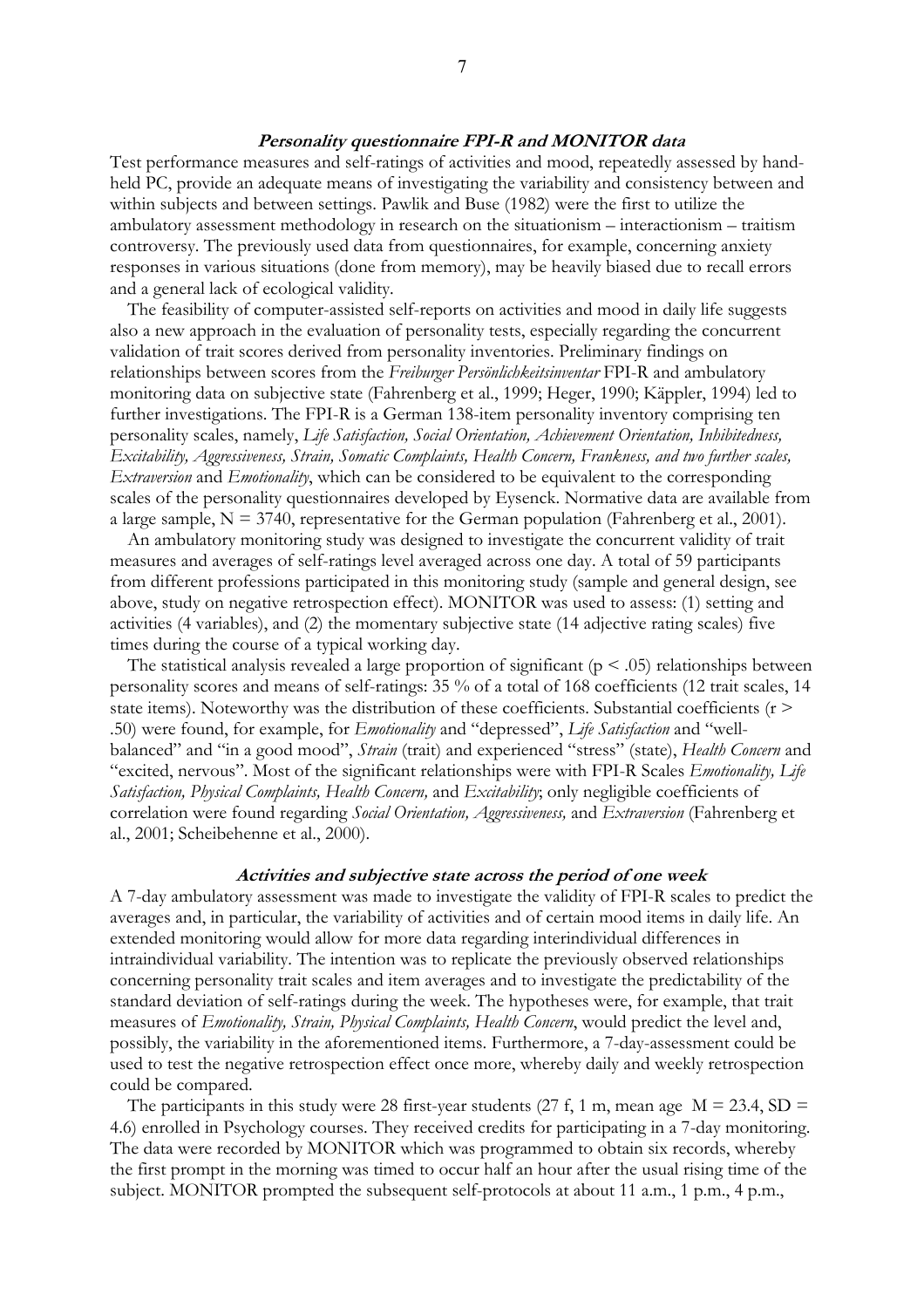and 9 p.m. The assessment began at different days of the week in order to balance the assumed weekend effect: 8 subjects began their self-reports on a Monday, 9 subjects on Wednesday, and11 subjects on Friday. The participants could use the start option, in case they were unable to answer the prompt immediately. Only 3 % of the 28 x 7 x 6 entries were missing. At the beginning, the subjects were given the Freiburger Persönlichkeitsinventar FPI-R (Fahrenberg et al., 2001).

The findings showed relationships between personality measures and weekly averages and variability of several items, for example: *Emotionality* and "excited, nervous" Mean (.52, p = .004) and SD (.43,  $p = .004$ ); "depressed" Mean (.47,  $p = .01$ ) and SD (.44,  $p = .02$ ); "weary, exhausted" Mean (.47,  $p = .01$ ); "in a good mood" Mean (-.49,  $p = .01$ ); "physically well" Mean(-.44,  $p =$ .02). A number of significant relationships were also found between personality trait *Irritability* and items like "angry, irritated", "depressed", and "exhausted"; and for personality traits *Strain* , and *Health Concern*. However, *Extraversion* was only related to the SD of the item "positive changes since previous self-report". It was concluded that the personality test score *Emotionality* predicted the general level and variability of subjective state under naturalistic conditions substantially. The relationship between personality measures and the frequency distributions of certain settings variables, for example, location, social contact, and activities, will be investigated.

As previously noted, a negative retrospection bias was present in 8 of the 10 items used in this study ( $p < .01$  in 8 of these items; based on 190, that is 28 x 7, days). The items means changed towards the scale midpoint in 7 items and to the opposite direction in 2 items. The magnitude of this effect was not related to the personality trait *Emotionality* in this study.

## **Perspectives, developments, and applications Evaluation and selection of items for diaries**

The selection of appropriate items and the psychometric evaluation of the resulting test scales are basic tasks in test construction. This strategy may generally be valid for performance tests used in ambulatory assessment (Buse & Pawlik, 1996; Pawlik & Buse, 1996). However, there are some methodological aspects at issue and, as far as the assessment of subjective state is concerned, there may be essential deviations from the conventional strategies of item analysis and test construction for several reasons: First, an unusually large between- and within-subject variance can be expected for many items assessing state and state change and, therefore, ceiling or floor effects in distributions may often occur; second, the repeated measurement design does not permit the inclusion of more than a minimum of adjective rating scales so that the reliability (consistency), which relates to the concept of parallel measurement and item total correlation coefficients, is hardly practicable; third, since state measures are being sought, retest-reliabilities may be of little value for the evaluation of psychometric properties and the selection of items; fourth, in self-ratings of mood, and especially in performance data, circadian and septemdian (weekly) trends, and moreover, training, satiation and other effects may be obvious; and, fifth, the results of the statistical analyses are subject to controversy, due to such dependencies and the presence of auto-correlation in repeated measurements. Such issues were discussed, for example, by Suen and Ary (1989), Pawlik and Buse (1996), Delespaul (1992), Ott and Scholz (this Volume), Schwartz and Stone (1998), West and Hepworth (1991), and Wilhelm (this Volume).

Even if researchers refrained from performing a statistical test on their hypotheses and were content with descriptive and exploratory analysis, a number of methodological issues nevertheless would persist, especially those dealing with the selection of appropriate items.

Statistical analyses could, however, assist in revealing which items are especially suited to the assessment of *diurnal* changes in subjective state: over-all changes *common to all subjects* and changes *particular to certain subjects*. Other items may be more likely to indicate *habitual* differences in mood. The aforementioned investigation in 61 students may be used as an illustration as to how possible differences in item sensitivity to state changes can be explored.

The 14 items clearly differed in their statistical distributions. Item means ranged between  $M =$ 1.85 ("angry, irritated") and  $M = 5.79$  ("situation under control"); SD varied between SD = 1.23 ("depressed") and  $SD = 1.83$  ("testing tiresome"). Accordingly, two items ("situation under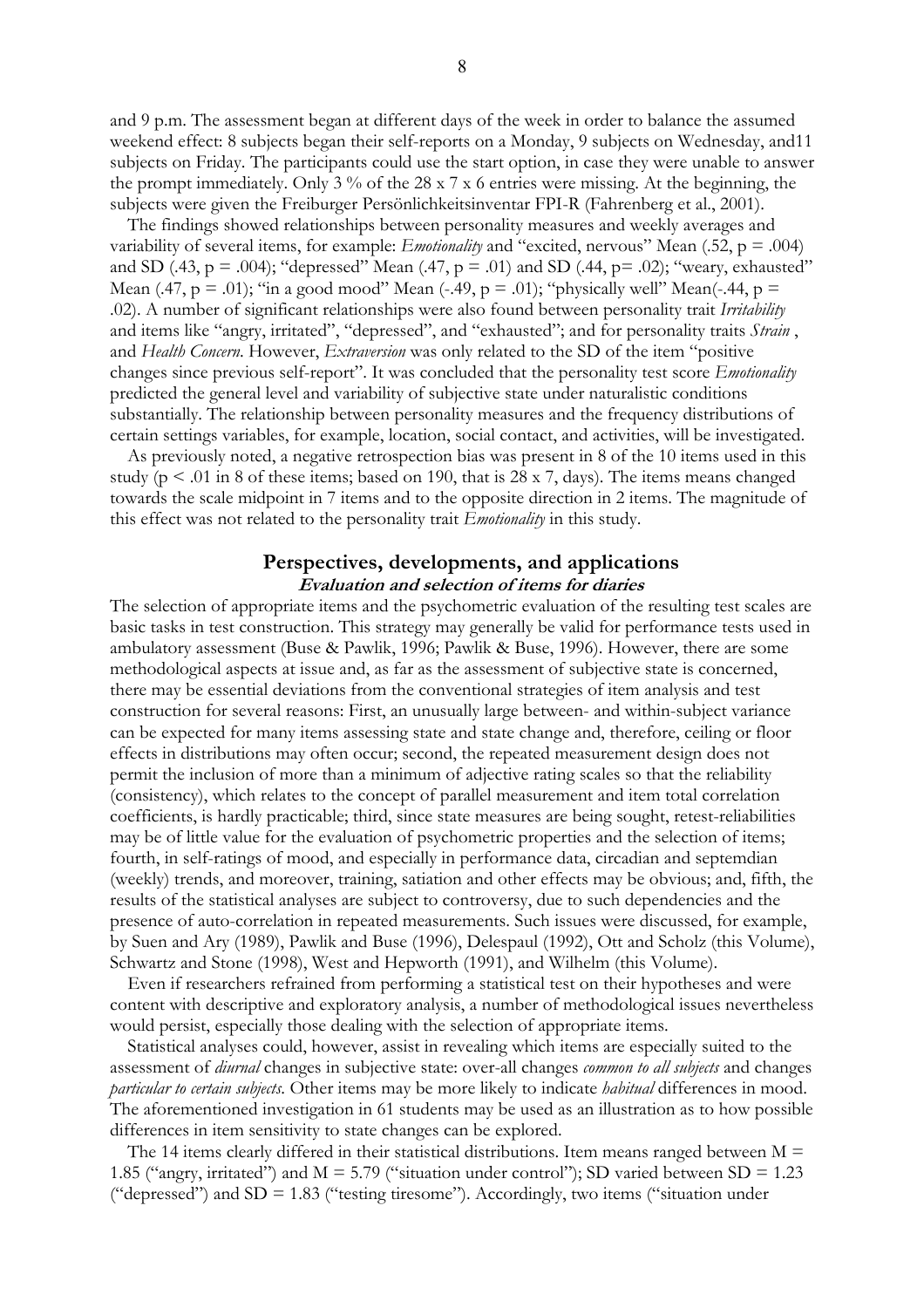control", "physical well-being") showed a ceiling effect and two items ("angry, irritated", "depressed") showed a floor effect. Between days, as revealed by the MANOVA main effect, changes were evident. Participants were more at ease on day 2 and had better performance scores, thus indicating a process of adaptation and training. Significant main effects between protocols indicated that patterns of diurnal changes, common to all subjects, were present (for a further discussion, see Käppler, et al., 2001).

A two-factorial ANOVA (11 protocols x 61 subjects) was used to obtain the relative amount of variance explained by protocols, subjects, and the interaction term protocols x subjects. Between-subject variance was highest, that is, greater than 20 percent, in "situation under control", "angry, irritated", "depressed", "physical well-being", "stress", and "anticipated performance", and was lower, that is, smaller than 10 per cent, in "excited, nervous" and "mentally alert". The between-protocols variance indicating diurnal mood and performance changes common to all subjects was generally low, for example, 3 percent for "strenuous, demanding" and "stress" and even lower for the remaining items.

Substantial interaction variance subjects x protocols was present in most of the items which showed that subjects gave specific self-ratings and performed differently depending on the time of day. The interaction term, which is indicative of diurnal changes specific to individuals, was substantial for "mentally alert" (74 %), "anticipated performance" (75 %), "excited, nervous" (65  $\%$ ), "testing tiresome" (54 %), and, on the other hand, negligible or low for "under control" (0 %), "depressed" (0 %), and "strenuous, demanding" (12 %). In these items, however, the residual component, which includes higher order interactions that are not separable from error, was substantial.

Coefficients of test-retest reliability (stability) between protocol 1 and protocol 2, of the first day, were between .08 for "strenuous demanding" and .47 for "physical well-being". Such coefficients were of roughly the same range in protocol 1/ protocol 6, that is, the first protocols, of each day, and they were slightly higher between protocol 2 and 7, that is, the second protocols of each day. Relationships, of course, were substantially higher when averages, protocol 1 to 5 and protocol 6 to 10, were compared: from .44 "situation under control" to .67 "physical wellbeing".

Within-subject correlation across protocol averages (pooled for 61 subjects) was obtained to evaluate the covariation of measures. Such coefficients were moderate to low, and there was no indication that certain items from this item pool could be considered redundant, that is, a high  $(r^2)$ > .50 ) or very high common variance. None of the items should be eliminated on these grounds.

Based on large-scale assessment studies in students and other populations, Buse and Pawlik (1994; Pawlik and Buse, 1996) developed a battery of performance tests and an item pool suited for ambulatory assessment studies. This may signal the beginnings of the standardization in this domain, possibly based on a core set of normative data. Reference data of this kind could be valuable for many studies. At least, a selection of psychometrically proven items (and item formats) to assess activity level, basic mood dimensions, and workload (job stress) are desirable.

However, the research questions and the applications in many other fields of psychology will require specific assessment strategies in dealing with item contents and sampling (persons, settings, hours, days, etc.) and, therefore, the study protocols, diaries, and symptom reports will remain highly diverse. Thus, the collection of reference data within individual research institutions will be an essential task until cross-institutional standardization is hopefully one day achieved. On the whole, the computer-assisted assessment methodology, appears to be far from standardized, a serious shortcoming compared to conventional psychological testing. The flexibility in programming a PC for recording self-reports, on the other hand, allow for new psychological assessment strategies and other applications of PC technology in daily life.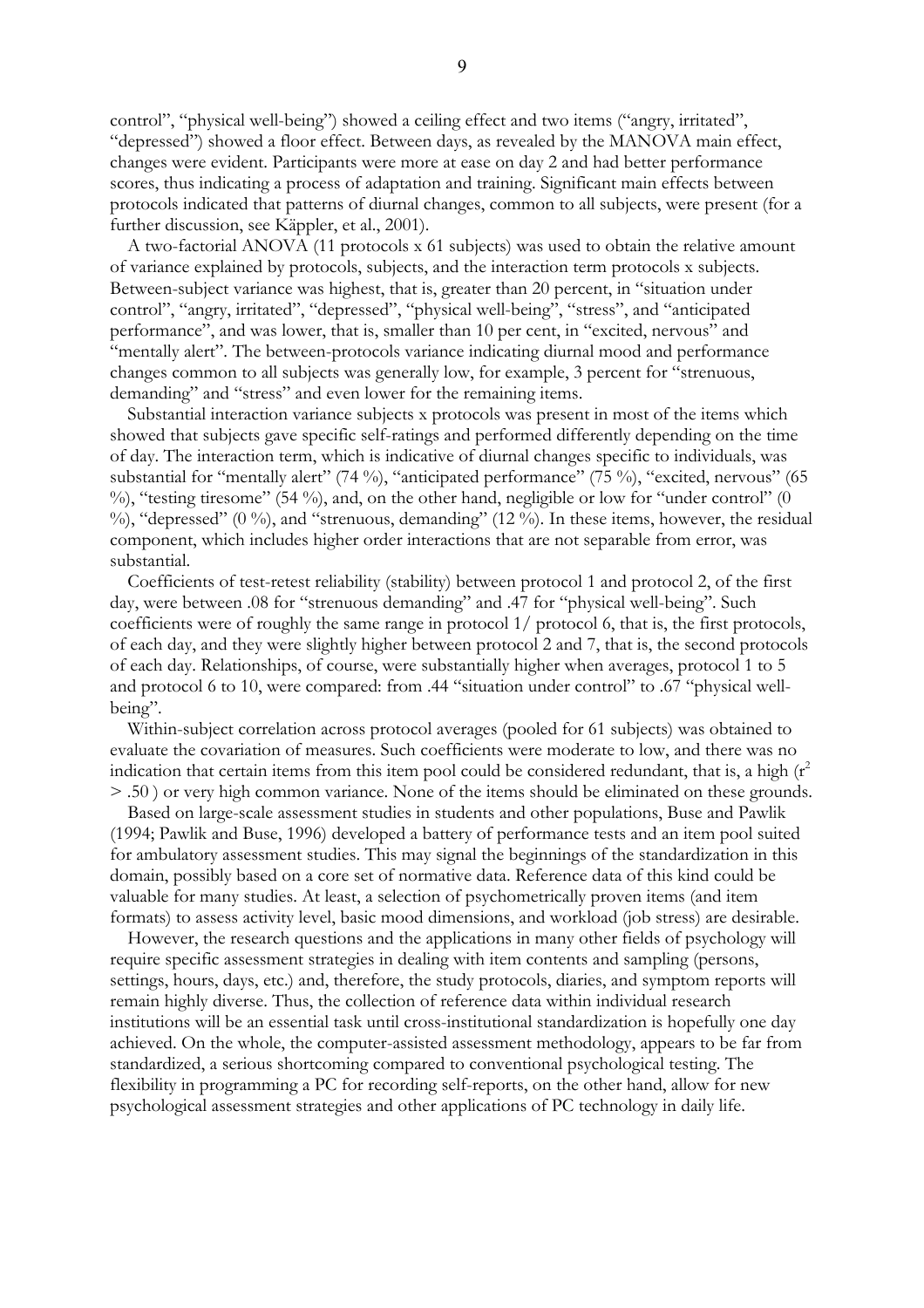Ambulatory assessment by means of hand-held computers is a feasible method. This approach appears to be especially suited to the investigation of diurnal changes and, based on a few items or symptoms only, to long-term assessments extending over many days or weeks.

The assumption, that the general compliance must be perfect because of the computer-assisted method of assessment, may not be true in each participant. The signal can be over-heard, unintentionally or intentionally, so that one or even a number of protocols may be missing. Since the frequency of such missing protocols in a series of studies usually is in the order of a few percent only, a *statistical* analysis exploring such effects and possible relationships with other variables may be pointless. From the protocol provided by means of the hand-held PC, individual differences in the delay in responding (signal compliance) and in duration of input can be noted (or, using MONITOR, also the number of intentional delays when on-going activities preclude immediate responding).

However, distraction and irritation may be caused by the interruption of the on-going activity by the beeper signal and the requested responding. This may be disturbing to the participant. Furthermore, an increased state of self-awareness or distinct avoidance behavior, that is, a tendency to evade settings where responding to the items is found to be disturbing for one-self and for others, may occur. The common use of mobile phones will ease much of these reservations. The comments from participants of such monitoring studies indicate that the primary complaint was the frequency of protocols requested by this methodology. The acceptance and compliance will depend also on the number of items, protocols and the length of study (days). From a series of such studies it may be concluded that the motivation may differ between student subjects (with and without credit points or financial rewards) and patients. Patients can be highly motivated, when there is an evident relationship between the assessment and clinical diagnosis or treatment evaluation.

There are two practical approaches to obtaining evaluating comments from participants: A post-monitoring interview or questionnaire and the use of specific questions to be included in the item pool for concurrent responses during the ongoing monitoring protocol.

A written post-monitoring interview was regularly used in our monitoring studies. For example, in one study, 61 students were given a 17-item questionnaire after returning on the third day asking them about compliance, acceptance, possible reactivity induced by such monitoring, and general criticism about this investigation, and a self-evaluation concerning both the role of distracting events during responding and enhanced states of self-awareness. The participants gave their evaluation of the investigation on seven point rating scales (1 = not at all, 7 = completely). Interest in the present study, for example, was rated at 4.9 on average, typicality of the two days compared to one's usual life at 4.8, interference of repeated self-ratings with daily routine at 3.2, enhanced self-awareness at 3.6, and method-dependent (reactive) changes in behavior at 2.3. Nearly all of the subjects were willing to participate in subsequent studies. Corresponding ratings obtained from the study of 59 employed persons showed very similar results. These subjects were asked whether they noticed a heightened awareness of their behavior on that same day (17 % yes) and whether they had modified their daily routine to adapt to and cope with the monitoring (3 % yes). In general, all of the participants volunteered for another ambulatory monitoring.

In two recent studies, specific items were included in MONITOR concerning the role of distracting events during responding. Commencing the list of items, the participant was asked whether distracting or irritating influences were present during answering. The responses indicated some effects ( $M = 1.98$ ,  $SD = 1.46$ ), the Mode = 1 showed, however, that in most instances there was no distraction present. For this item, there were no relationships found with the personality measures (FPI-R), however, small coefficients of correlation with concurrent selfratings "active, ready to go" ( $r = .27$ , pooled across subjects,  $df = 57$ ), "mentally alert" (.23), "excited, nervous" (.22), and "stress" during past period (.21). In the 7-days monitoring study with 28 participants, correlation coefficients between the 42 momentary ratings (M and SD) of being disturbed by the beeper and personality measures from the FPI-R were insignificant.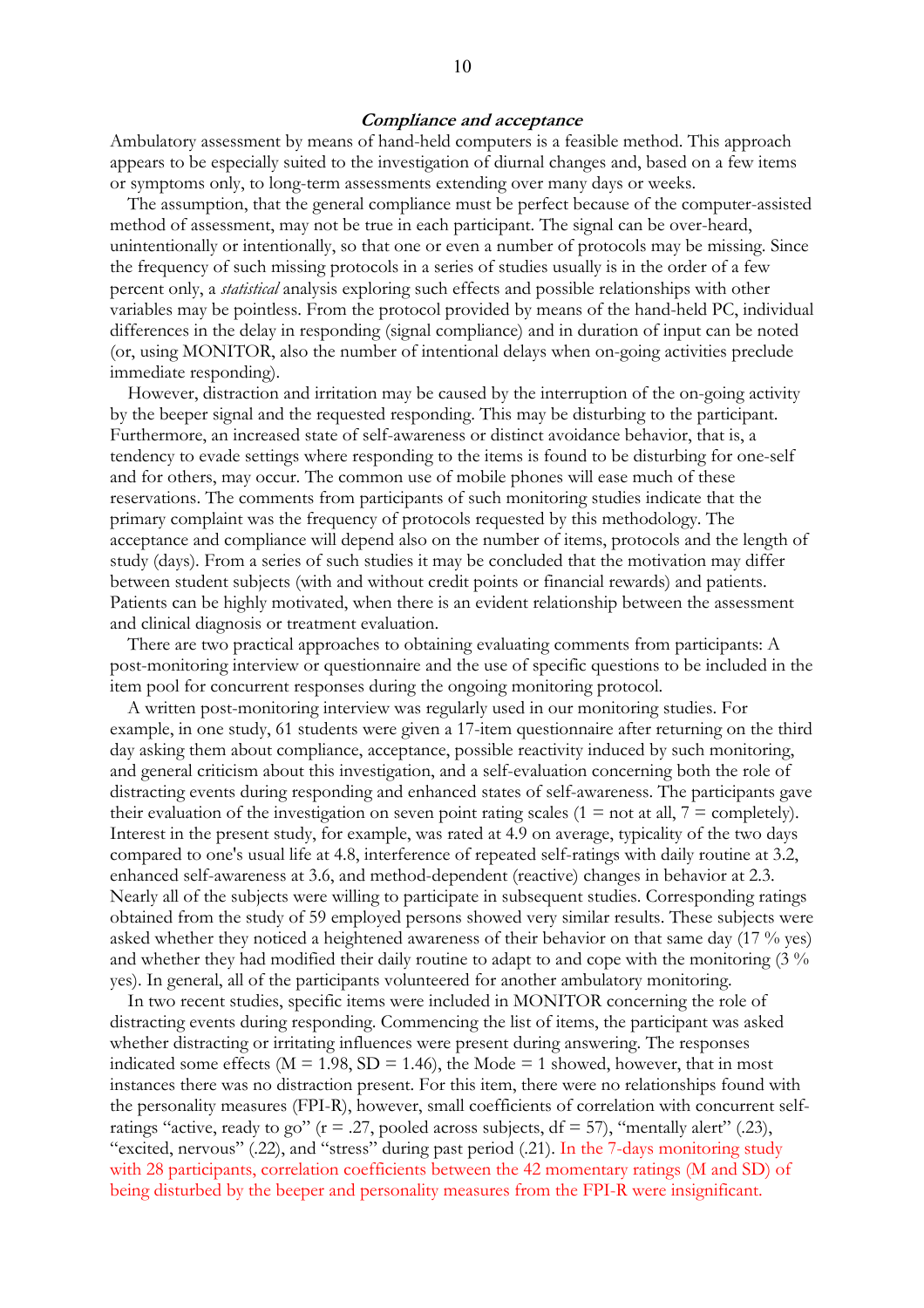The compliance and the generally positive attitude seen in participants were noteworthy, but it should be taken into account that in many investigations they were paid volunteers. However, an outstanding degree of compliance in such ambulatory assessment has also been reported in patient groups and other populations (cf. Fahrenberg & Myrtek, 1996).

## **Conclusions**

Ambulatory assessment of subjective state, symptom reports, or job stress by hand-held PCs (PDAs, "electronic diaries") appears to have many advantages compared to the Experience Sampling Method ESM (de Vries, 1992), which used a beeper and a booklet, that is, paper-andpencil method. Reviews on self-report and self-monitoring methodologies indicate that questionnaires and diary forms seem to be still the standard methodology to assess self-reports. However, the shortcomings of these methods are also acknowledged (Pawlik & Buse, 1996; Perrez, 1994; Stone et al., 2000; Suls & Martin, 1993; Wheeler & Reis, 1991; Wilz & Brähler, 1997; Hank, Schwenkmezger & Schumann, this Volume).

The present volume contains a number of investigations which likewise used a computerassisted methodology to assess psychological data, that is subjective state or behavioral reports, in daily life. Noteworthy applications have been reported in clinical psychology and at the workplace. Data acquisition software like MONITOR will be of practical use. It became evident that computer-assisted methodologies enable innovative strategies in self-monitoring of job stress and of symptoms. Further developments may include new strategies in health care and selfmanagement, for example, of conditions of chronic illness.

#### *Acknowledgements*

We acknowledge Miriam Jakob, Benjamin Scheibehenne, Thomas Saller, and Andreas Sieburg, psychology students, for their assistance, especially in the acquisition of data. We thank Marcus Cheetham for improving the English manuscript.

## **Figure Legends**

Figure 1. Negative retrospection effect when the retrospective self-rating in the evening is compared to the five momentary ratings averaged across the day.

Note:  $\frac{1}{2}$  Sign reflected in this Figure. \*\* p< .01; \*\* p < .001, according to t-test and Wilcoxon test, as well.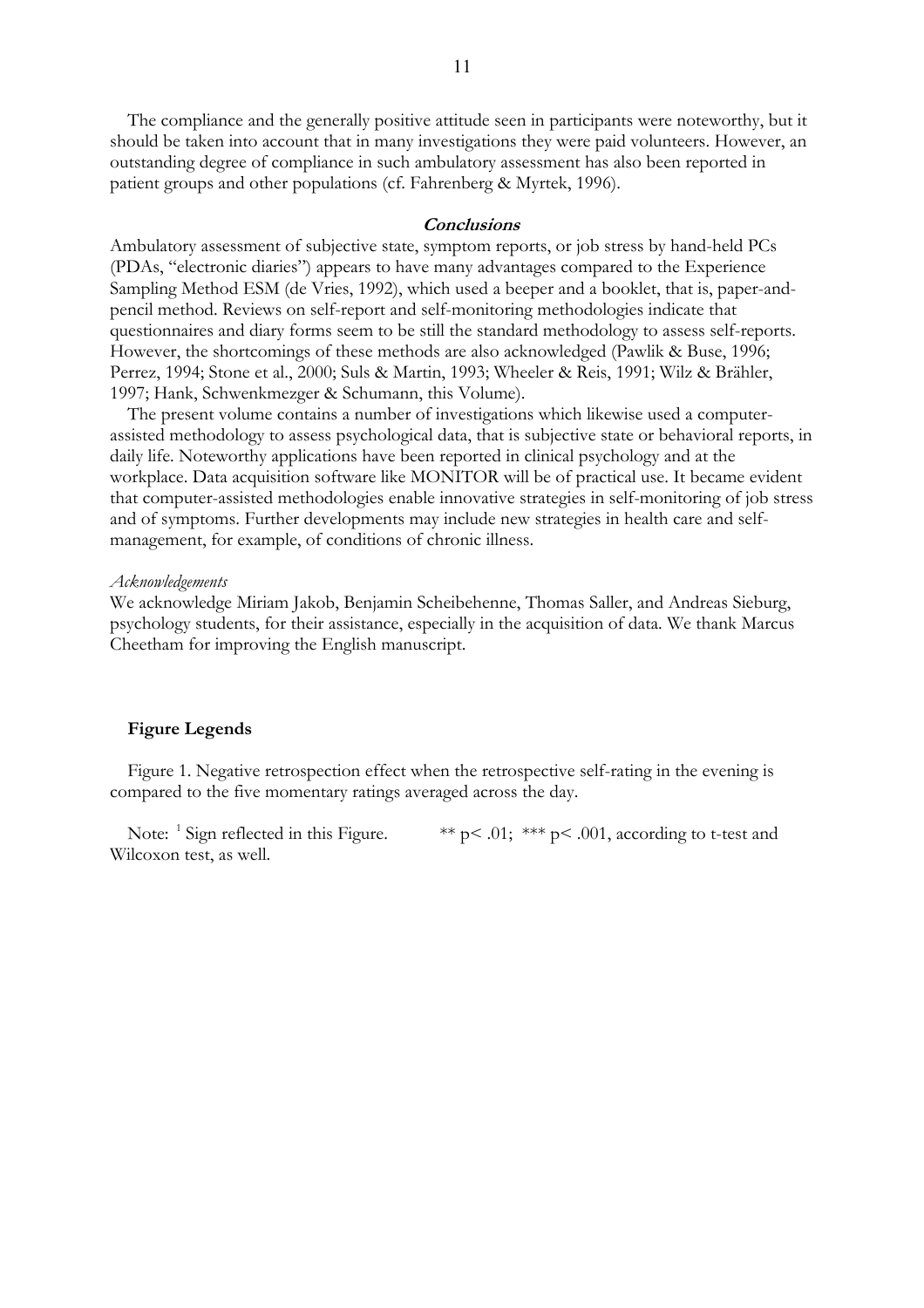## **References**

- Brügner, G. (1998). MONITOR: Ein flexibles Programm zur Datenerhebung mittels Pocket-PC. *Zeitschrift für Differentielle und Diagnostische Psychologie, 19,* 145–147.
- Buse, L. & Pawlik, K. (1994). Differenzierung zwischen Tages-, Setting- und Situationskonsistenz ausgewählter Verhaltensmerkmale, Maßen der Aktivierung, des Befindens und der Stimmung in Alltagssituationen. *Diagnostica, 40,* 2–26.
- Buse, L. & Pawlik, K. (1996). Ambulatory behavioral assessment and in-field performance testing. In J. Fahrenberg & M. Myrtek (Eds.). *Ambulatory Assessment: computer-assisted psychological and psychophysiological methods in monitoring and field studies* (pp. 29–50). Seattle, WA: Hogrefe & Huber.
- De Beurs, E., Lange, A. & Van Dyck, R. (1991). Self-monitoring of panic attacks and retrospective estimates of panic: Discordant findings. *Behaviour Research and Therapy, 30,* 411– 413.
- Delespaul, P.A.E.G. (1992). Technical note: devices and time-sampling procedures. In M. de Vries (Ed.), *The experience of psychopathology. Investigating mental disorders in their natural settings (*pp. 363–373). Cambridge: Cambridge University Press.
- de Vries, M.W. (Ed.). (1992). *The Experience of Psychopathology. Investigating Mental Disorders in their Natural Settings.* Cambridge: Cambridge University Press.
- DeLongis, A., Folkman, S. & Lazarus, R.S. (1988). The impact of daily stress on health and mood: Psychological and social resources as mediators. *Journal of Personality and Social Psychology, 54*, 486–495.
- DeLongis, A., Hemphill, K.J. & Lehman, D.R. (1992). A structured diary methodology for the study of daily events. In F.B. Bryant, J. Edwards, R.S. Tindale, E.J. Posavac, L. Heath, E. Henderson, & Y. Suarez-Balcazar (Eds.), *Methodological Issues in Applied Social Psychology. Social Psychological Applications to Social Issues*. (Vol. 2, pp. 83–109). New York: Plenum.
- Fahrenberg, J. (1996). Ambulatory Assessment: Issues and perspectives. In J. Fahrenberg & M. Myrtek (Eds.). *Ambulatory Assessment: computer-assisted psychological and psychophysiological methods in monitoring and field studies* (pp. 3–20). Seattle, WA: Hogrefe & Huber.
- Fahrenberg, J., Brügner, G., Foerster, F. & Käppler, C. (1999). Ambulatory assessment of diurnal changes with a hand-held computer: Mood, attention, and morningness – eveningness. *Personality and Individual Differences*, *26*, 641–656.
- Fahrenberg, J., Hampel, R. & Selg, H. (2001). *Freiburger Persönlichkeitsinventar FPI-R* (7<sup>th</sup> ed.). Göttingen: Hogrefe.
- Fahrenberg, J., Foerster, F., Schneider, H.J., Müller, W. & Myrtek, M. (1984). *Aktivierungsforschung im Labor-Feld-Vergleich.* München: Minerva.
- Fahrenberg, J. & Myrtek, M. (Eds.) (1996). *Ambulatory Assessment: computer-assisted psychological and psychophysiological methods in monitoring and field studies.* Seattle, WA: Hogrefe & Huber.
- Fahrenberg, J. & Myrtek, M. (2001). Ambulantes Monitoring und Assessment. In F. Rösler (Ed.), *Enzyklopädie der Psychologie: Themenbereich C Theorie und Forschung, Serie 1 Biologische Psychologie, Band 4 Grundlagen und Methoden der Psychophysiologie (pp. 657*–*798).* Göttingen: Hogrefe.
- Finegan, J.E. & Allen, N.J. (1994). Computerized and written questionnaires: Are they equivalent? *Computers in Human Behavior, 10*, 483–496.
- Franke, G.H. (1998). *Computerunterstützte klinisch-diagnostische Selbstbeurteilungsverfahren im Äquivalenztest. Experimentelle Studien*. Lengerich: Pabst Science Publishers.
- Hank, P. & Schwenkmezger, P. (1996). Computer-assisted versus paper-and-pencil based selfmonitoring: An analysis of experimental and psychometric equivalence. In J. Fahrenberg & M. Myrtek (Eds.), *Ambulatory Assessment. Computer-assisted psychological and psychophysiological methods in monitoring and field studies* (pp. 85–99). Seattle, WA: Hogrefe & Huber Publishers.
- Hedges, S.M., Jandorf, L. & Stone, A.A. (1985). Meaning of daily mood assessments. *Journal of Personality and Social Psychology, 48,* 428–434.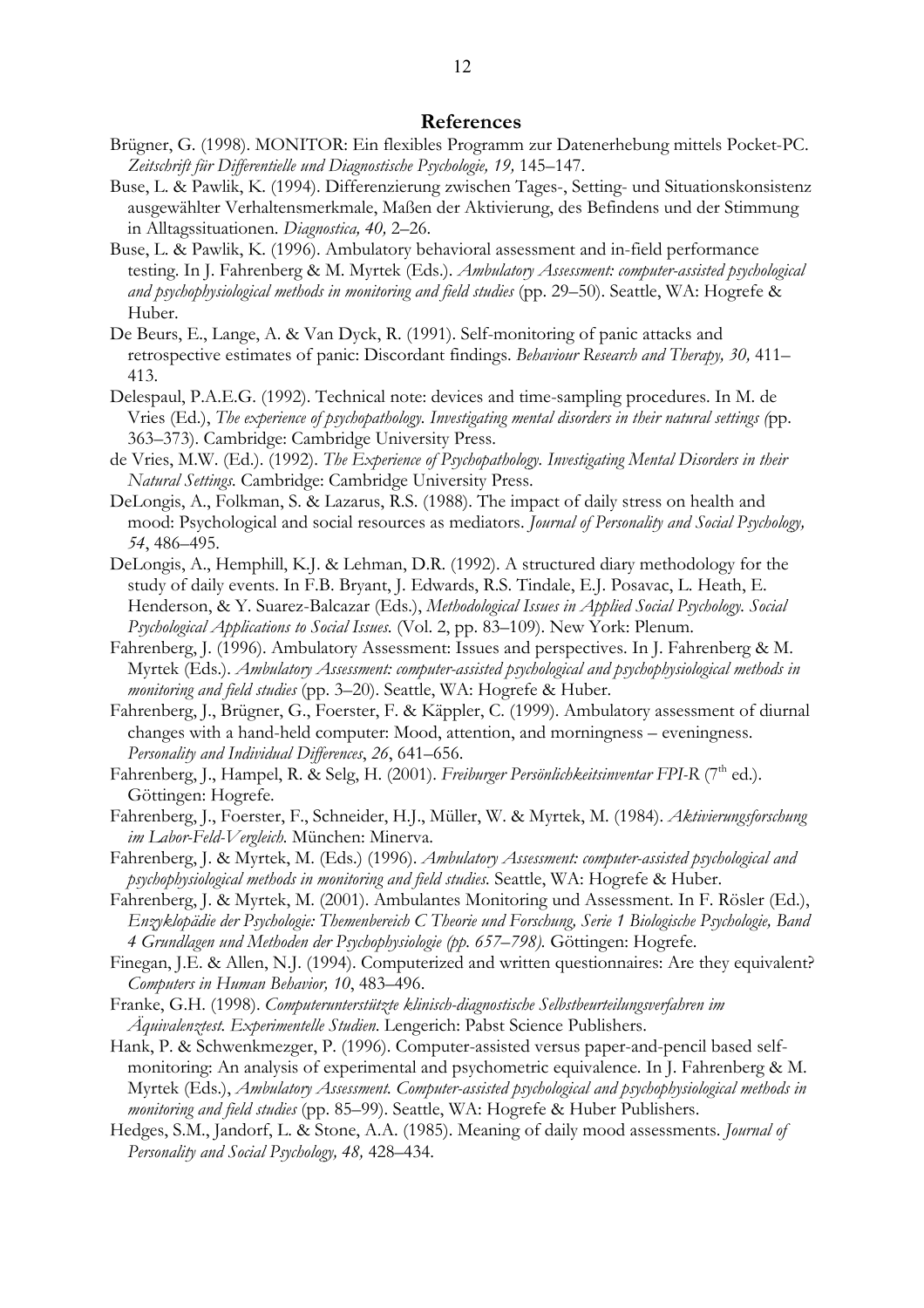- Heger, R. (1990). *Psychophysiologisches 24-Stund en-Monitoring. Methodenentwicklung und erste Ergebnisse eines multimodalen Untersuchungsansatzes bei 62 normotonen und blutdrucklabilen Studenten*. Frankfurt. a. M.: Lang.
- Horne, J.A. & Östberg, O. (1976). Individual differences in human circadian rhythms. *Biological Psychology, 5,* 179–190.
- Hüttner, P. (2001). *MONITOR Manual.* Forschungsgruppe Psychophysiologie. Department of Psychology. University of Freiburg, Germany.
- Käppler, C. (1994). *Psychophysiologische Bedingungsanalyse von Blutdruckveränderungen im alltäglichen Lebenskontext.* Frankfurt a. M.: Lang.
- Käppler, C., Becker, H.-U. & Fahrenberg, J. (1993). Ambulantes 24-Stunden-Monitoring als psychophysiologische Assessmentstrategie: Reproduzierbarkeit, Reaktivität, Retrospektionseffekt und Bewegungskonfundierung. *Zeitschrift für Differentielle und Diagnostische Psychologie, 14,* 235–251.
- Käppler, C., Brügner, G. & Fahrenberg, J. (in press, 2001). Computer-unterstütztes Assessment mit MONITOR: Befindlichkeit und Aufmerksamkeit im Alltag. *Zeitschrift für Differentielle und Diagnostische Psychologie.*
- Kerkhof, G.A. (1985). Inter-individual differences in the human circadian system: A review. *Biological Psychology, 20*, 83–112.
- Margraf, J. & Jacobi, F. (1997). Marburger Angst- und Aktivitätstagebuch. In G. Wilz & E. Brähler (Eds.), *Tagebücher in Therapie und Forschung. Ein anwendungsorientierter Leitfaden* (pp. 139– 153). Göttingen: Hogrefe.
- Margraf, J., Taylor, C.B., Ehlers, A., Roth, W.T. & Agras, W.S. (1987). Panic attacks in the natural environment. *Journal of Nervous and Mental Disease, 175*, 558–565.
- Myrtek, M. (1998). *Gesunde Kranke kranke Gesunde.* Bern: Huber.
- Myrtek, M., Brügner, G., Fichtler, A., König, K., Müller, W., Foerster, F. & Höppner, V. (1988). Detection of emotionally induced ECG changes and their behavioral correlates: A new method for ambulatory monitoring. *European Heart Journal, 9* (Supplement N), 55–60.
- Myrtek, M., Brügner, G. & Müller, W. (1996). Interactive monitoring and contingency analysis of emotionally induced ECG changes: Methodology and applications. In J. Fahrenberg & M. Myrtek (Eds.). *Ambulatory Assessment: computer-assisted psychological and psychophysiological methods in monitoring and field studies* (pp. 115–127). Seattle, WA: Hogrefe & Huber.
- Natale, V. & Cigogna, P. (1996). Circadian regulation of subjective alertness in morning and evening "types". *Personality and Individual Differences, 20*, 491–497.
- Pawlik, K. (1995). Persönlichkeit und Verhalten: Zur Standortbestimmung von differentieller Psychologie. In K. Pawlik (Ed.), *Bericht über den 39. Kongreß der Deutschen Gesellschaft für Psychologie in Hamburg 1994* (pp. 31–49). Göttingen: Hogrefe.
- Pawlik, K. & Buse, L. (1982). Rechnergestütze Verhaltensregistrierung im Feld: Beschreibung und erste psychometrische Überprüfung einer neuen Erhebungsmethode. *Zeitschrift für Differentielle und Diagnostische Psychologie, 3,* 101–118.
- Pawlik, K. & Buse, L. (1996). Verhaltensbeobachtung in Labor und Feld. In K. Pawlik (Ed.), *Enzyklopädie der Psychologie. Differentielle Psychologie und Persönlichkeitsforschung. Band 1. Grundlagen und Methoden der Differentiellen Psychologie* (pp. 359–394). Göttingen: Hogrefe.
- Perrez, M. (1994) Felddiagnostik mit besonderer Berücksichtigung der computerunterstützten Diagnostik. In R.-D. Stieglitz & U. Baumann (Eds.), *Psychodiagnostik Psychischer Störungen* (pp. 149–161). Stuttgart: Enke.
- Scheibehenne, B. Saller, T., Riemann, D. & Fahrenberg, J. (2000). Befinden im Tageslauf. Zwei Untersuchungen mit MONITOR. Research Reports. Institute of Psychology, University of Freiburg, Germany.
- Schwartz, J.E. & Stone, A.A. (1998). Strategies for analyzing ecological momentary assessment data. *Health Psychology, 17,* 6–16.